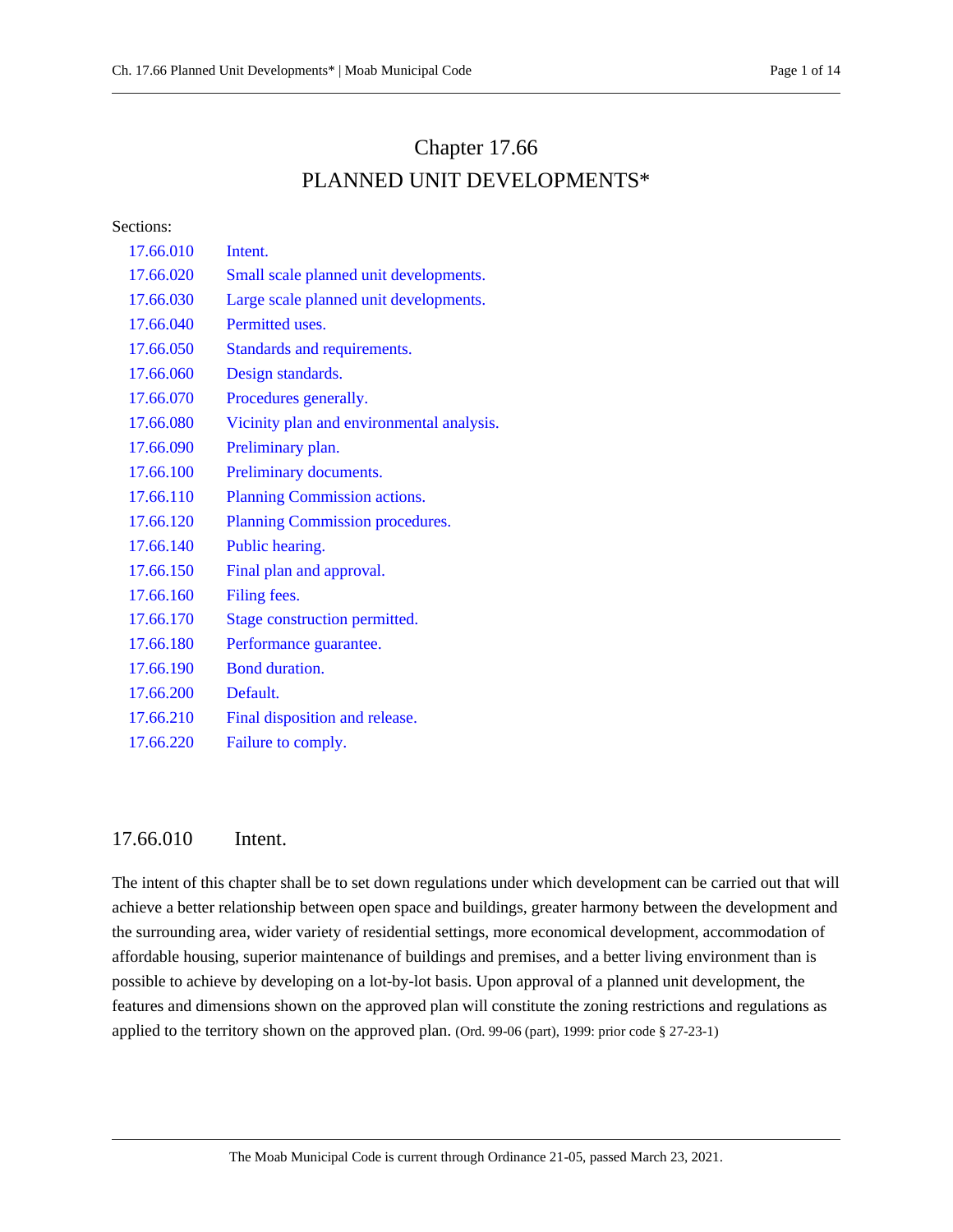## <span id="page-1-0"></span>17.66.020 Small scale planned unit developments.

Small scale planned unit developments shall be allowed in the R-3, R-4 and C-1 zones, provided that a parcel has a minimum of three acres and is owned by one continuous property owner. The standard allowable density shall be eight dwellings per acre, up to a maximum of ten units per acre utilizing affordable housing density bonuses. At least twenty-five percent of the gross area of the planned unit development shall be retained in permanent open space. Parks, playgrounds, sidewalks, nonmotorized pathways and trails may be computed in the twenty-five percent open space requirement. Land proposed to be devoted to vehicular streets or roads, parking, and driveways, shall not be included in the computation of open space, park or playground areas.

The Planning Commission may approve two additional units per acre over and above the standard density otherwise allowed in a planned unit development if the petitioner increases the number of affordable housing units according to the following formula:

| % of Area Median Income | <b>Bonus Units to be Used for Affordable Housing</b> |
|-------------------------|------------------------------------------------------|
| 60                      | 2 out of 10 dwelling units                           |
| 80                      | 3 out of 10 dwelling units                           |

A. Every affordable housing unit shall be sold or conveyed pursuant to a deed restriction (covenant) containing the following requirements:

1. The purchaser must qualify with verified income meeting affordable housing guidelines;

2. Each unit must be owner-occupied for at least the first five years, and no individual shall be entitled to own more than one affordable unit;

3. Appreciation in value over purchase cost of each residential unit shall be capped at four percent per annum;

4. The City shall be designated as a necessary grantor in every conveyance of an affordable housing unit;

5. Leasing shall be permitted no sooner than five years from the date of purchase, with lease rates being no greater than the amount of the monthly first mortgage payment, plus ten percent; and

6. The City shall be designated as a third-party beneficiary entitled to enforce, enjoin, or seek damages for violations of the deed restrictions.

B. The City may require additional deed restrictions to affordable housing units incident to approval of the final plat/plan to the extent dictated by the attributes of the particular development, lender requirements, or state or federal regulations. (Ord. 99-06 (part), 1999)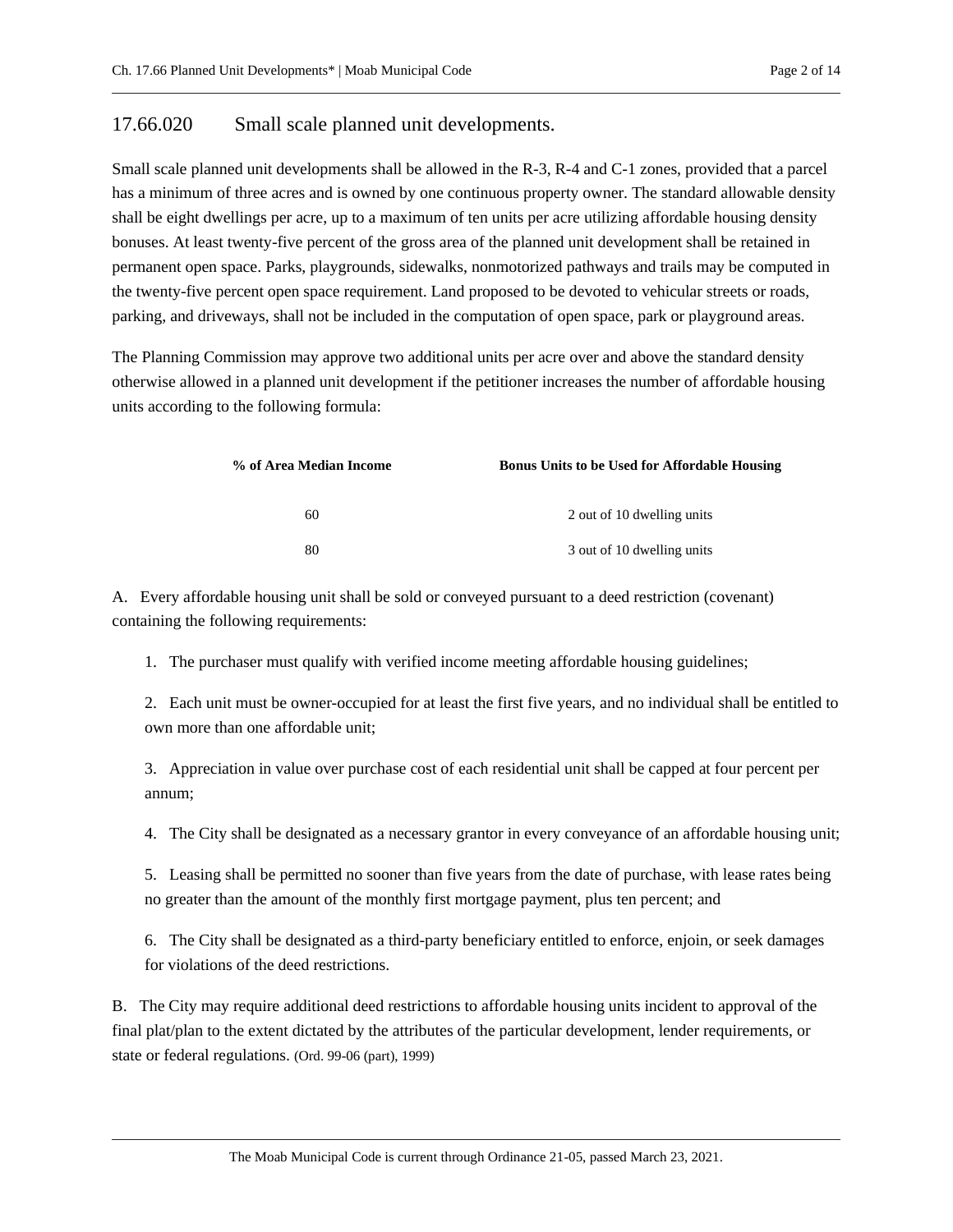## <span id="page-2-0"></span>17.66.030 Large scale planned unit developments.

Large scale planned unit developments will be allowed in all R-1, R-2, and RA-1 zoning districts provided that a parcel has a minimum of five acres and is owned by one continuous property owner. The standard allowable density shall be six dwellings per acre, up to a maximum of eight units per acre utilizing the additional open space alternative or the affordable housing density bonus alternative. At least forty percent of the gross area of the planned unit development shall be retained in permanent open space. Parks, playgrounds, sidewalks, nonmotorized pathways and trails may be computed in the forty percent open space requirement. Land proposed to be devoted to vehicular streets or roads, parking, and driveways, shall not be included in the computation of open space, park or playground areas.

A. *Additional Open Space Alternative.* For large scale planned unit developments, the Planning Commission may approve a density bonus over and above the standard density otherwise allowed if the petitioner increases the percentage of open space provided in the development according to the following formula:

| % of Area Used as Open Space | <b>Bonus Units to be Used for Open Space</b> |
|------------------------------|----------------------------------------------|
| Over 50% open space          | 1 additional dwelling unit (7 maximum)       |
| Over 60% open space          | 2 additional dwelling units (8 maximum)      |

The petitioner shall enter into an agreement with the City ensuring that the area remain in open space for set period of time agreeable to the City, and shall provide any other insurance required by the City to guarantee that the intent of the ordinance codified in this chapter is achieved.

B. *Affordable Housing Bonus Density Alternative.* The Planning Commission may approve additional units per acre over and above the standard density otherwise allowed in a planned unit development if the petitioner increases the number of affordable housing units according to the following formula:

| % of Area Median Income | <b>Bonus Units to be Used for Affordable Housing</b> |
|-------------------------|------------------------------------------------------|
| 60                      | 2 out of 8 dwelling units                            |
| 80                      | 3 out of 8 dwelling units                            |

C. Every affordable housing unit shall be sold or conveyed pursuant to a deed restriction (covenant) containing the following requirements:

1. The purchaser must qualify with verified income meeting affordable housing guidelines;

2. Each unit must be owner-occupied for at least the first five years, and no individual shall be entitled to own more than one affordable unit;

3. Appreciation in value over purchase cost of each residential unit shall be capped at four percent per annum;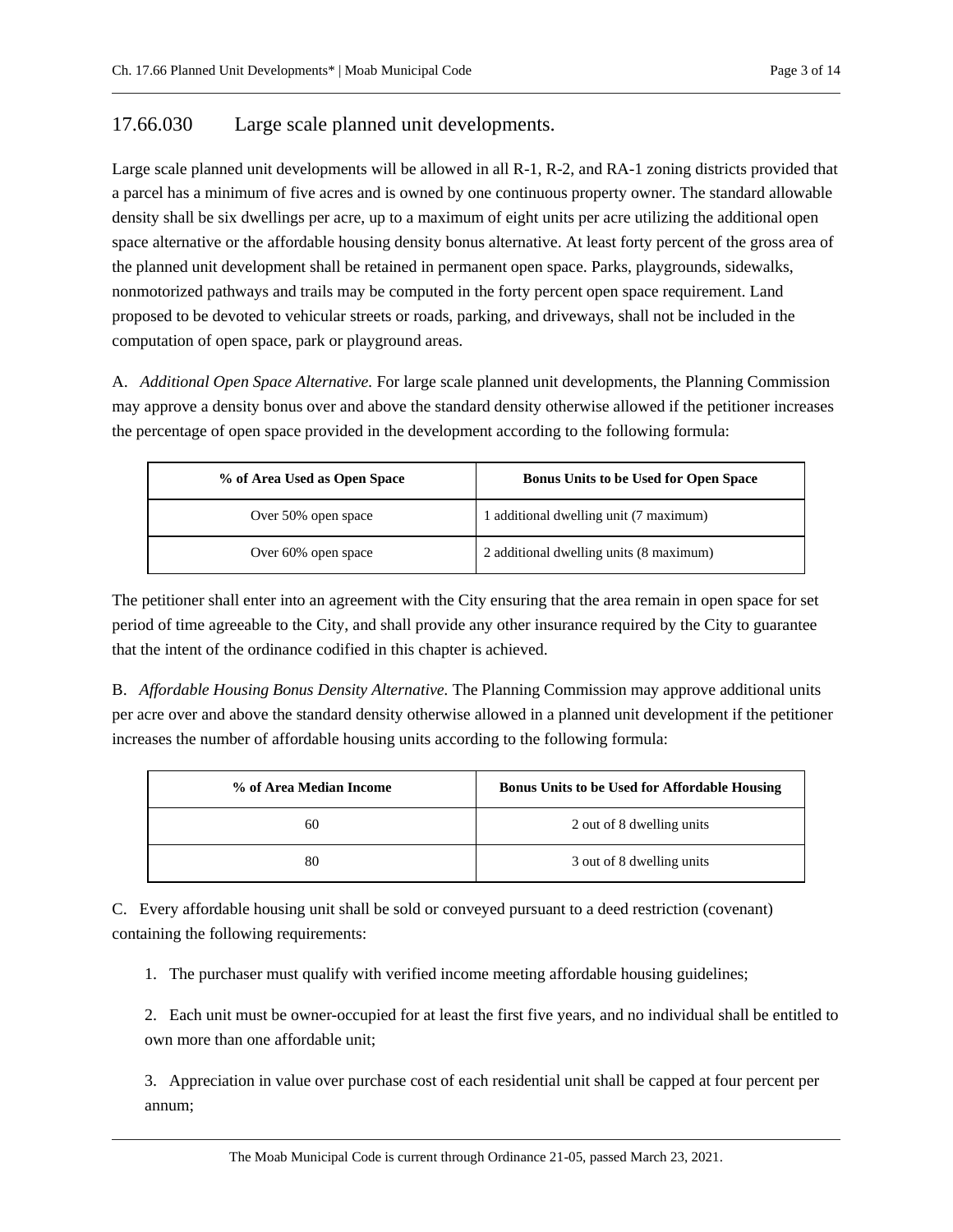4. The City shall be designated as a necessary grantor in every conveyance of an affordable housing unit;

5. Leasing shall be permitted no sooner than five years from the date of purchase, with lease rates being no greater than the amount of the monthly first mortgage payment, plus ten percent; and

6. The City shall be designated as a third-party beneficiary entitled to enforce, enjoin, or seek damages for violations of the deed restrictions.

D. The City may require additional deed restrictions to affordable housing units incident to approval of the final plat/plan to the extent dictated by the attributes of the particular development, lender requirements, or state or federal regulations. (Ord. 99-06 (part), 1999)

# <span id="page-3-0"></span>17.66.040 Permitted uses.

The following uses shall be permitted in a planned unit development:

- A. Single-household dwellings;
- B. Townhouses;
- C. Modular homes;
- D. Rest homes;
- E. Golf courses;
- F. Swimming pools;
- G. Recreation buildings;
- H. Parks and playground facilities;
- I. Churches;
- J. Schools;

K. Similar facilities, for use by only the occupants of the development or the public-at-large as the Planning Commission deems appropriate. (Ord. 19-13 § 21 (part), 2019; Ord. 99-06 (part), 1999: Ord. 94-04 (part), 1994: prior code § 27-23-3(C))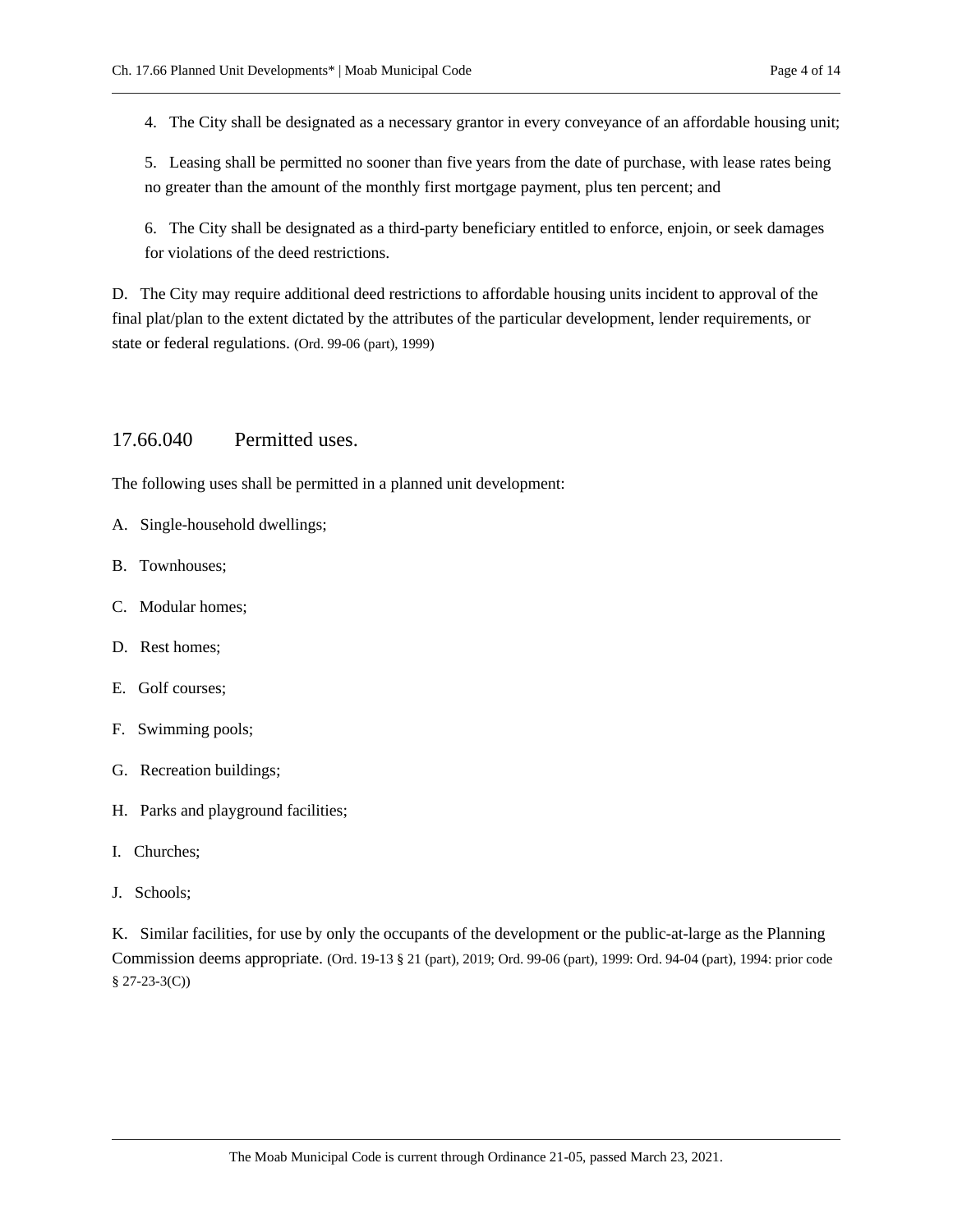## <span id="page-4-0"></span>17.66.050 Standards and requirements.

All parking spaces, parking areas and driveways must be hard-surfaced (paved) and properly drained with no drainage running across public or private walkways. Hard surface shall be paved concrete, asphalt or other pavement systems that perform similarly for the intended use as approved by the public works director. All weather, nonpaved driveways and parking areas may be permitted within planned unit developments containing three or fewer total dwelling units. All nonpaved driveways and parking areas shall be approved by the public works director. (Ord. 07-01, 2007: Ord. 06-02, 2006: Ord. 99-06 (part), 1999: Ord. 94-04 (part), 1994; prior code § 27-23-3(D))

## <span id="page-4-1"></span>17.66.060 Design standards.

Property development standards in excess of the minimums set forth in this section may be imposed by the Planning Commission where it is determined that such increases are necessary to ensure that the integrity and desirability of the planned unit development will be maintained.

#### A. *Minimum Design Standards.*

1. Setbacks shall be maintained along the peripheral property lines of the planned unit development which shall be at least equal to that required by the zone on the property immediately adjacent thereto;

2. In those instances where a proposed planned unit development will front upon one or more existing streets, the setback from the street shall be equal to that required by the most restrictive zoning on the property immediately adjacent along the same street frontage;

- 3. Minimum right-of-way width shall be forty feet;
- 4. Minimum street width shall be thirty feet;
- 5. Minimum sidewalk width shall be five feet; and

6. Dead end streets shall not exceed four hundred feet in length and must have a cul-de-sac with a minimum radius of at least fifty feet and a diameter of eighty feet curb to curb. (Ord. 99-06 (part), 1999)

# <span id="page-4-2"></span>17.66.070 Procedures generally.

Any person wishing to construct a planned unit development shall obtain from the Zoning Administrator information pertaining to the City's plan of land use, streets, public facilities and other requirements affecting the land to be developed. The petitioner shall then prepare plans and obtain approval thereof as hereinafter set forth. (Ord. 99-06 (part), 1999: prior code § 27-23-2)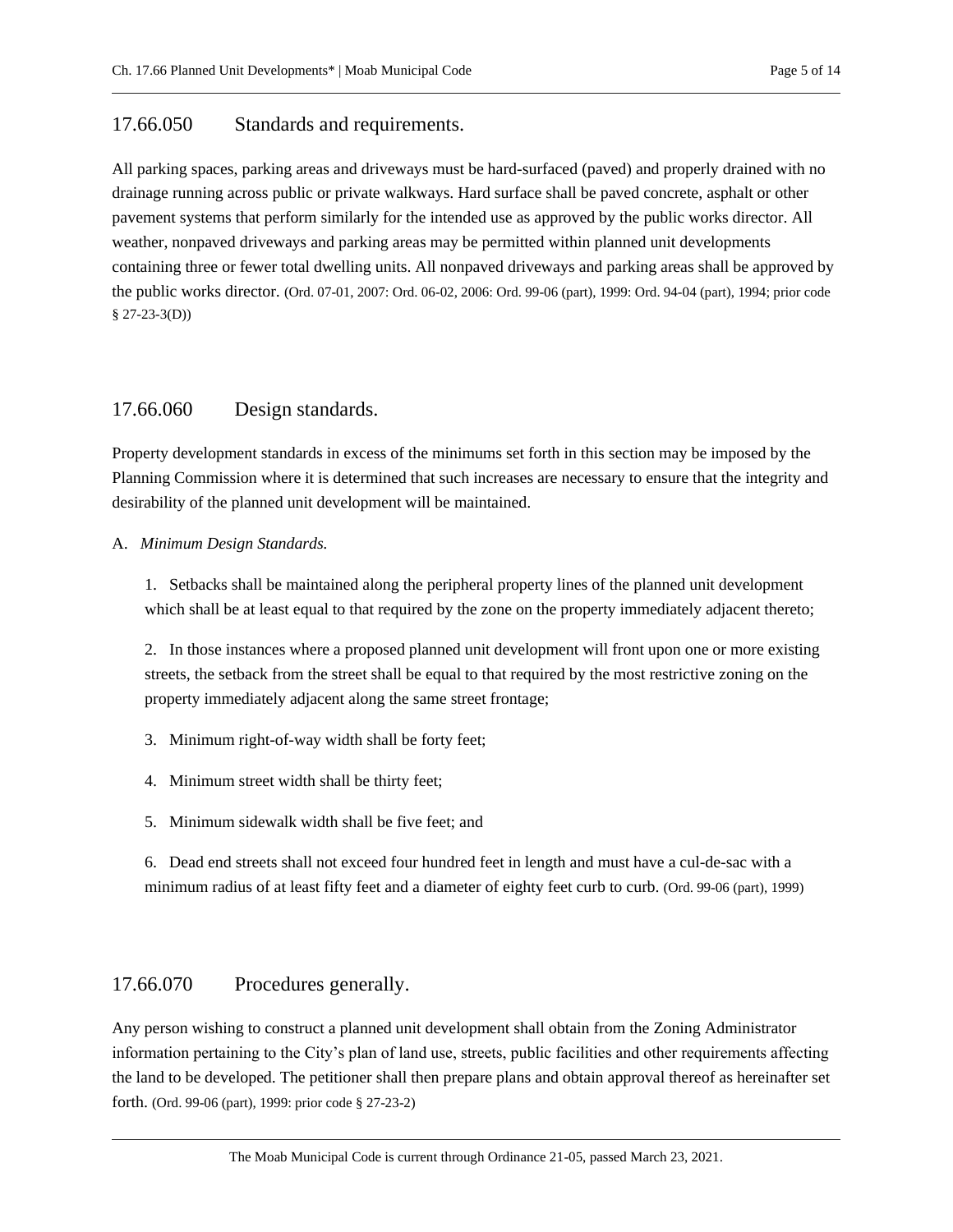# <span id="page-5-0"></span>17.66.080 Vicinity plan and environmental analysis.

A. The design team shall prepare a vicinity plan which shows a simple sketch of the major features of the development in relation to existing conditions and planned development within one-fourth mile of the outside boundaries of the development and shall submit the same to the Zoning Administrator, together with an environmental analysis. The plan may be a pencil sketch or may be made directly on an aerial photograph.

B. The environmental analysis statement shall be prepared by an engineer, landscape architect, land planner or other person qualified by training and experience to prepare such a statement as determined by the Planning Commission, indicating and describing the measures that will be taken with respect to the following:

1. Revegetation of cuts and fills and area which will be denuded in constructing the planned unit development;

- 2. Prevention of fire and control of dust;
- 3. Prevention of the accumulation of weeds and debris;
- 4. Management of surface water and elimination of flood hazards; and

5. Reduction in the need for the allocation of public funds for upkeep and maintenance of streets, water and sewer lines, landscaped areas, etc., within the territory to be included in the development. (Ord. 99-06 (part), 1999: prior code § 27-23-3(A))

## <span id="page-5-1"></span>17.66.090 Preliminary plan.

Upon approval of the vicinity plan by the Zoning Administrator, the petitioner shall then prepare a preliminary plan and shall submit five copies of the same to the Zoning Administrator. The plan must be submitted at least two weeks prior to the meeting of the Planning Commission. An administrative fee as established by resolution shall accompany the preliminary plan. The preliminary plan shall be drawn to a scale not smaller than one inch equals one hundred feet, or as recommended by the Zoning Administrator, and shall show the following information:

- 1. Type of development;
- 2. Name of development;

3. Name and address of the petitioner; a current deed and an abstract of title or an ownership and encumbrance report showing the record title holder and all liens and encumbrances, affecting title;

4. Name and address of the designer;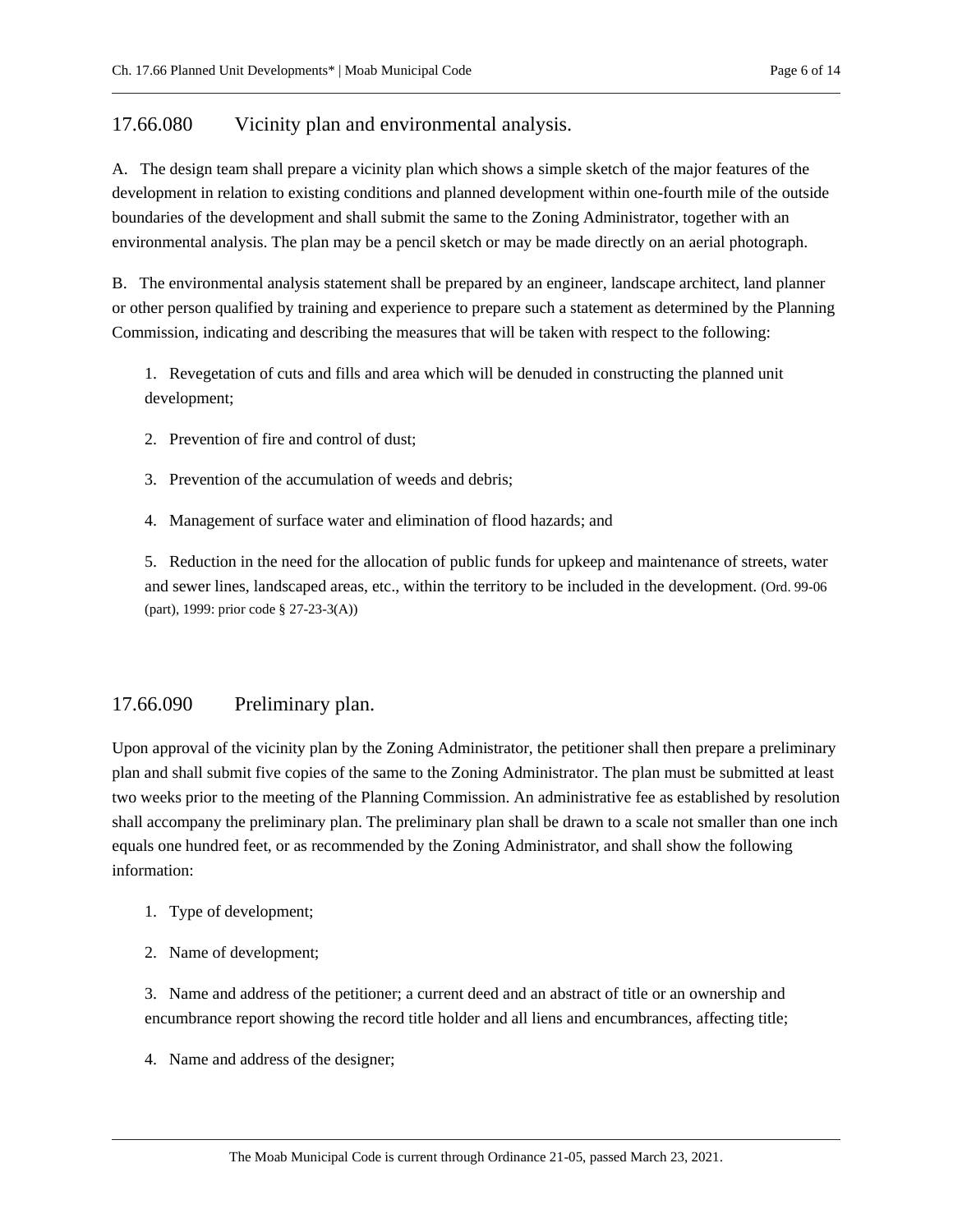5. Position of all buildings and structures to be constructed in the development. Also, the design of dwellings shall be shown, accompanied by estimates of the cost to purchasers or renters;

6. Proposed parks, playgrounds, school sites, and other open spaces. Also, proposed buildings and other facilities for the common use of the occupants or for the public;

7. Facilities and services to be supplied by the petitioner or by the association and the cost thereof to the occupants;

8. North point and scale;

9. Township, range, and section lines;

10. Zone boundary lines and zone designations;

11. Topography shown by contours at an interval no greater than two feet, except that a greater interval may be permitted when specifically authorized by action of the Zoning Administrator or authorized representative;

12. Boundary of the development including a legal description thereof;

13. Total acreage of the development;

14. Adjacent property ownership;

15. Preliminary subdivision plan showing layout of all proposed lots;

16. Proposed circulation pattern including private and public streets, sidewalks and nonmotorized pathways and trails;

17. Typical street or roadway cross-sections;

18. Existing and proposed canals and waterways, public utility lines and easements, etc.;

19. Proposed sewage disposal facilities;

20. Existing and proposed storm drains, bridges and other storm water management measures;

21. The location and type of water sources. Such sources shall be shown either on the preliminary plan or on an accompanying map drawn at a scale not smaller than one-inch equals two thousand feet. Appropriate supporting documents showing that potable water will be available to the project in quantities as required by the water superintendent, State Health Department, and fire marshal and that such water will be made available to each dwelling site through a properly designed distribution system shall be included as part of the preliminary plan;

22. Tentative location and size of water mains;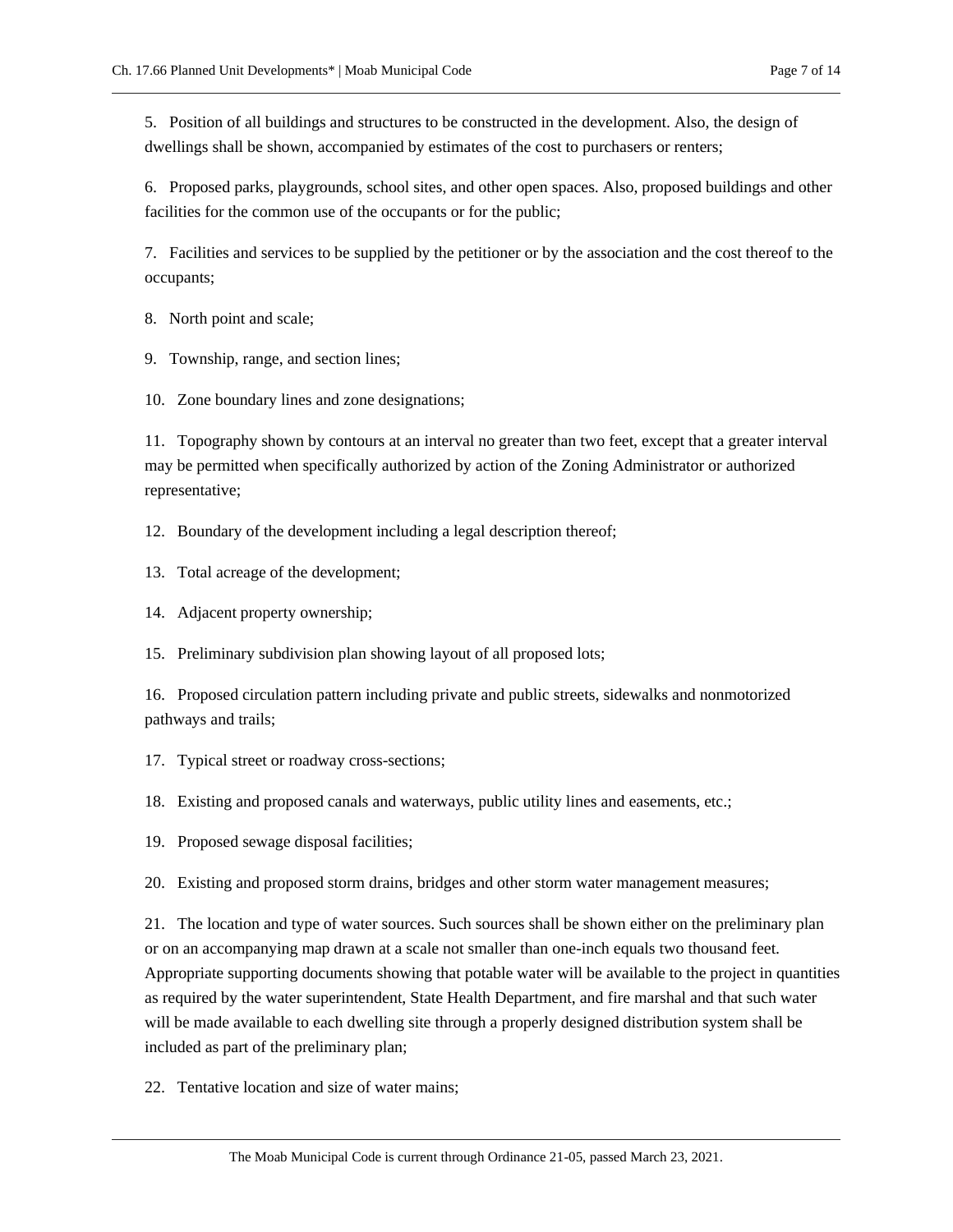23. Tentative location of fire hydrants;

24. Location and size of sewers; and

25. Any other information which the Zoning Administrator or Planning Commission considers necessary to enable the Planning Commission to determine whether or not to recommend the plan to the City Council. (Ord. 99-06 (part), 1999: prior code § 27-23-3(B))

## <span id="page-7-0"></span>17.66.100 Preliminary documents.

The following documents shall be submitted along with the preliminary plan:

A. Proposed declaration of management policies, covenants and restrictions setting forth the responsibilities and duties of the owners, renters or occupants within the planned unit development;

B. In the event that the development is to be divided into two or more ownerships, the document must provide for adequate control and maintenance of all phases of the development;

C. An agreement between the petitioners and the City stating among other things:

1. That in the event of failure or neglect on the part of the owners, successors or assigns to maintain the water and sewerage facilities, common areas, landscaping and other improvements in good condition, the City may perform the necessary work and may enter upon the land and do the work and charge the cost thereof, including reasonable attorneys fees, to the owners or their successors or assigns,

2. That the owners, successors or assigns will reimburse the City for all costs which the City incurs in performing the necessary work,

3. That the petitioner will construct and maintain the project in accordance with approved plans and in accordance with city standards,

4. That the terms of the contract shall be binding upon the heirs, assigns, receivers and successors of the project for the life of the project or buildings, and

5. Any other conditions that the Planning Commission deems to be reasonably necessary to carry out the intent of this title. (Ord. 99-06 (part), 1999: prior code § 27-23-3(E))

## <span id="page-7-1"></span>17.66.110 Planning Commission actions.

Upon presentation of the preliminary plan and documents, the Planning Commission shall either approve them as submitted or shall refer them back to the petitioner for one or more of the following reasons: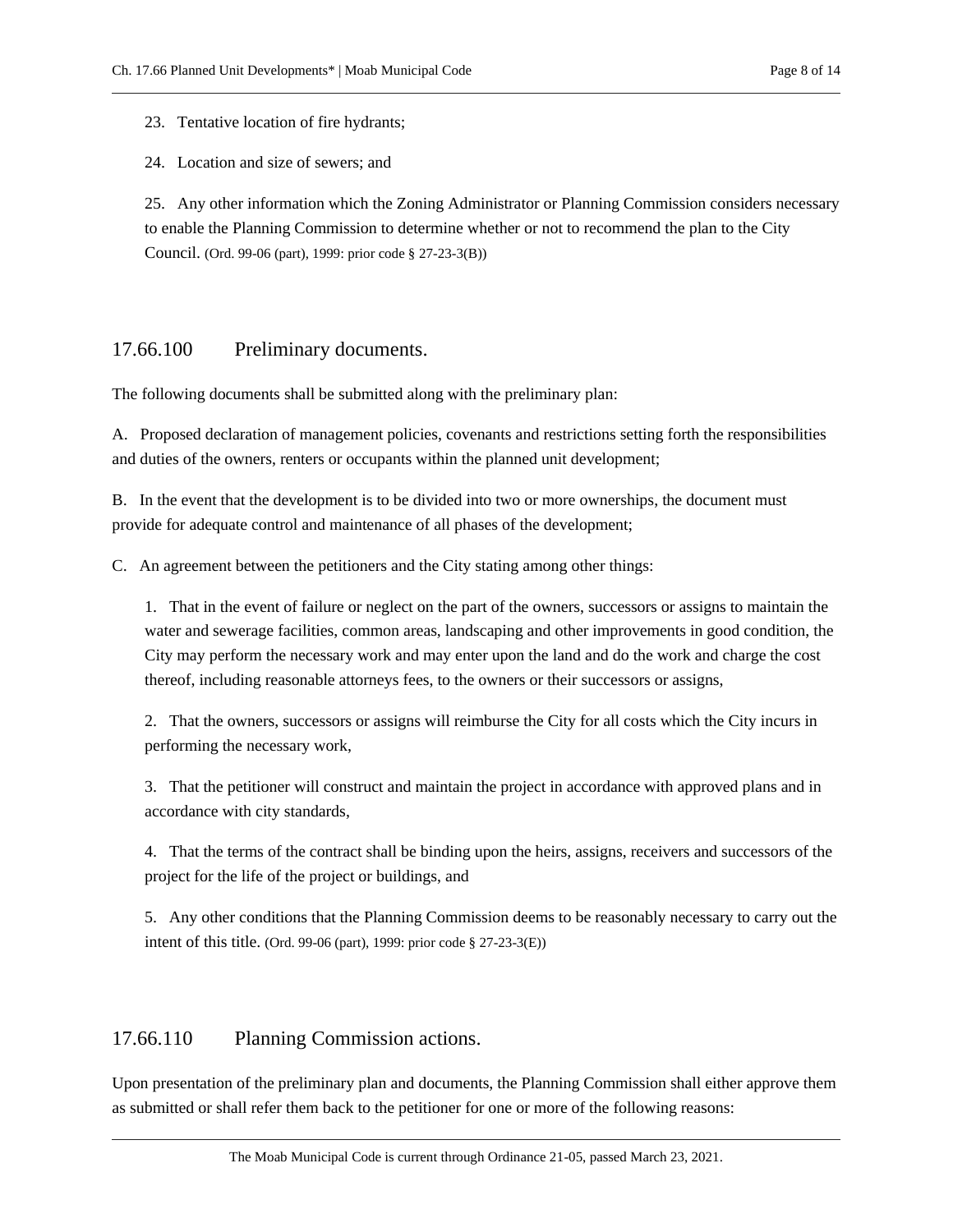A. The development has been found to be inconsistent with either this title or the General Plan;

- B. The Planning Commission requires that certain specific changes be made within the plans;
- C. The plans or documents have not been completed;
- D. Before approving the preliminary plan, the Planning Commission must make the following findings:

1. That the proposed development will provide a more pleasant and attractive living environment than a conventional residential development,

2. That the proposed development will create no detriment to adjacent properties nor to the general area in which it is located; and that it will be in substantial harmony with the character of existing developments in the area,

3. That the project will provide more efficient use of the land and more usable open space than a conventional development permitted in the surrounding area,

4. That increased densities allowed within the proposed planned unit development will be compensated by better site design and by the provision of increased amenities and recreational facilities, and

5. That the development will not create increased hazards to the health, safety or general welfare of the residents of the proposed planned unit development or adjacent areas. (Ord. 99-06 (part), 1999: prior code § 27-23-4)

#### <span id="page-8-0"></span>17.66.120 Planning Commission procedures.

A. The Planning Commission may impose such conditions on preliminary development plans as it may deem appropriate to meet the goals and objectives of this chapter, or may disapprove a planned unit development which is found to be deficient in meeting the intent of these provisions. Any such disapproval may be appealed to the City Council by filing such appeal with the Zoning Administrator within ten days after the decision of the Planning Commission.

B. Any failure to submit a final development plan within one year of the approval of the preliminary development plan shall terminate all proceedings and render the preliminary development plan null and void. (Ord. 99-06 (part), 1999: prior code § 27-23-5)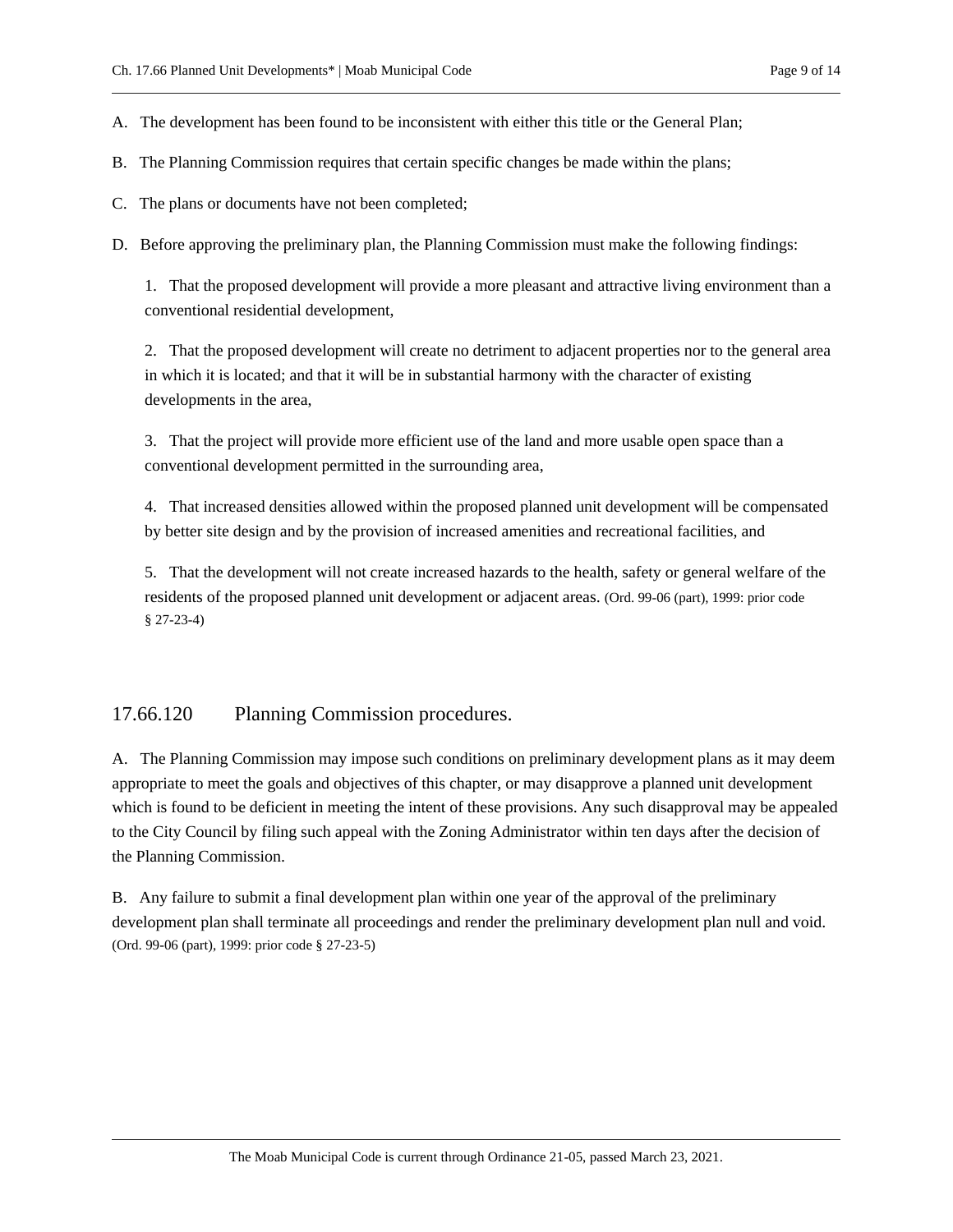## <span id="page-9-0"></span>17.66.140 Public hearing.

The Planning Commission, shall after receiving all of the information and documentation required by this section, hold a public hearing after proper legal notice. (Ord. 06-01 (part), 2006: Ord. 99-06 (part), 1999: prior code § 27-23-7)

# <span id="page-9-1"></span>17.66.150 Final plan and approval.

After the preliminary plan has been approved by the City Council, the petitioner shall submit five prints of a final plan to the Planning Commission through the Zoning Administrator for approval thereof, showing in detail the following information:

A. All of the information required for submission with preliminary development plans;

B. Tabulations of all dwelling units to be constructed by types and number of bedrooms per unit;

C. Detailed site plan with complete dimensions showing precise locations of all buildings and structures, lot or parcel sizes and locations, designations of common open spaces and special use areas, detailed circulation pattern including proposed ownership;

D. Preliminary building plans, including floor plans and exterior elevations;

E. Detailed landscaping plans in accordance with Chapters [17.09](https://moab.municipal.codes/Code/17.09) an[d 12.24,](https://moab.municipal.codes/Code/12.24) Tree Stewardship, showing the types and sizes of all plant materials and their locations, decorative materials, recreation equipment, special effects, and sprinkler or irrigation systems;

F. Dimensioned parking layout showing location of individual parking stalls and all areas of ingress or egress;

G. Detailed engineering plans and final subdivision plat showing site grading, street improvements, drainage and public utility locations. Also, submission of the engineering feasibility studies if required by the Zoning Administrator;

H. A copy of protective covenants, articles of incorporation, bonds and guarantees, as required by the Zoning Administrator and/or the City Attorney;

I. A certificate of title showing the ownership of the land;

J. A certificate of acceptance by the City Council for any dedication of public streets and other public areas, if any, that are made by the owners;

K. A certificate of accuracy by an engineer or land surveyor registered to practice in the state; and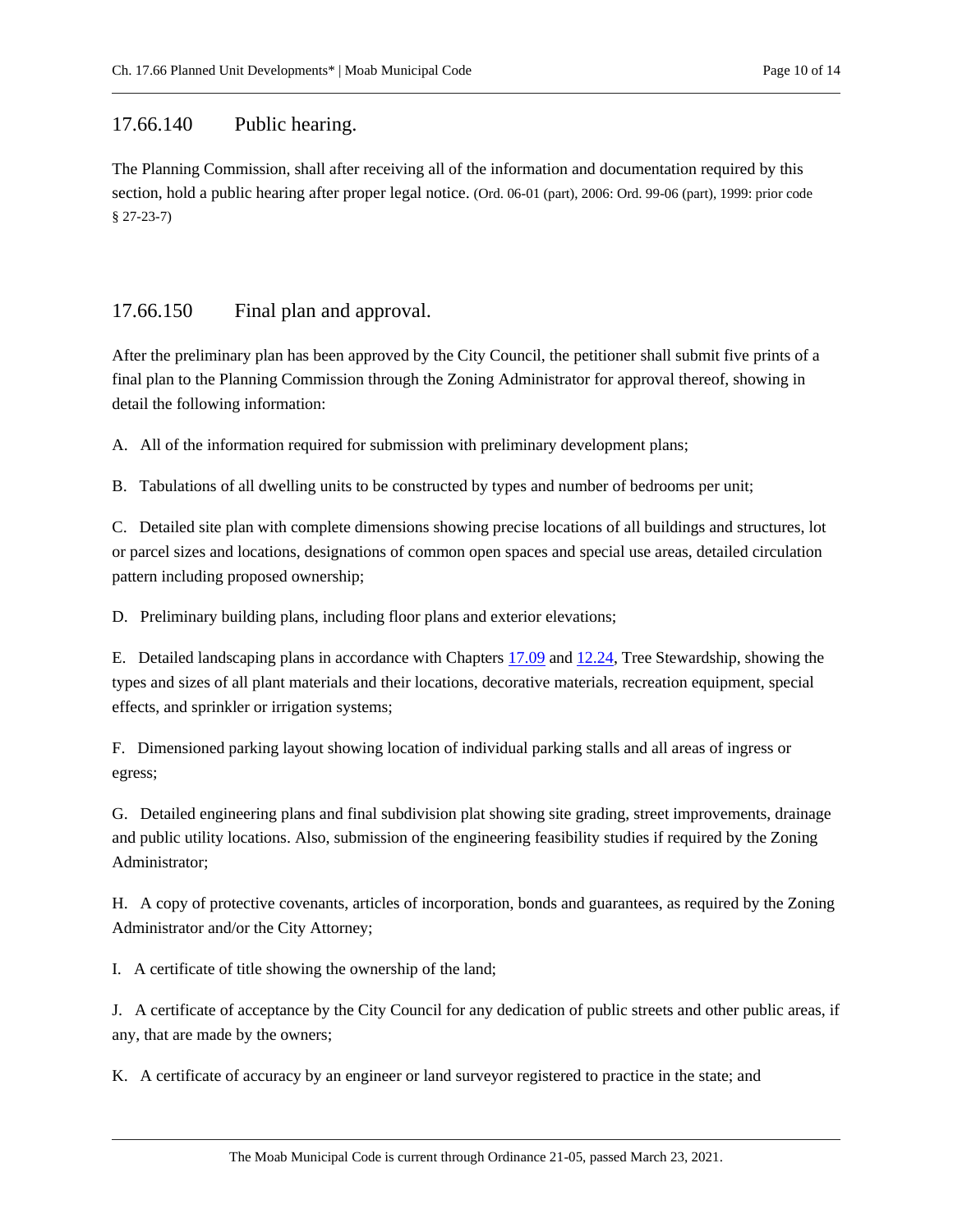<span id="page-10-0"></span>L. Approval from the Planning Commission. (Ord. 13-09 (part), 2013; Ord. 99-06 (part), 1999: prior code § 27-23-8)

#### 17.66.160 Filing fees.

A filing fee as established by resolution shall accompany the final plan. (Ord. 99-06 (part), 1999: prior code § 27-23-9)

## <span id="page-10-1"></span>17.66.170 Stage construction permitted.

Large scale planned unit developments may be carried out in progressive stages, provided assurance is given to the City that the requirements and intent of this title will be fully complied with. Each stage shall be considered as a separate application. No final plan for the initial stage shall cover less than two and a half acres when such projects are part of the overall project as shown on the approved preliminary plan. (Ord. 99-06 (part), 1999: prior code § 27-23-10)

## <span id="page-10-2"></span>17.66.180 Performance guarantee.

A. Adequate guarantees shall be provided for permanent retention of the open space area as follows:

1. The City shall require the petitioner to furnish and record protective covenants, which will guarantee the retention of the open land area. The City shall also require the creation of a corporation granting beneficial rights to the open space to all owners or occupants of land within the development.

2. The petitioner shall be required to develop and maintain all open space, unless part of or all of it is contiguous to and is made a part of an existing park.

3. In the case of private reservation, the open space to be reserved shall be protected against subsequent building development by conveying to the City as part of the condition for project approval, an open space easement over such open areas, restricting the area against future building or use, except as approved on the final development plan.

4. The care and maintenance of such open space reservation shall be ensured by the petitioner by establishing a private association or corporation responsible for such maintenance which shall levy the cost thereof and an assessment of the property owners within the planned unit development. Ownership and tax liability of private open space reservations shall be established in a manner acceptable to the City and made a part of the conditions of the final plan approval.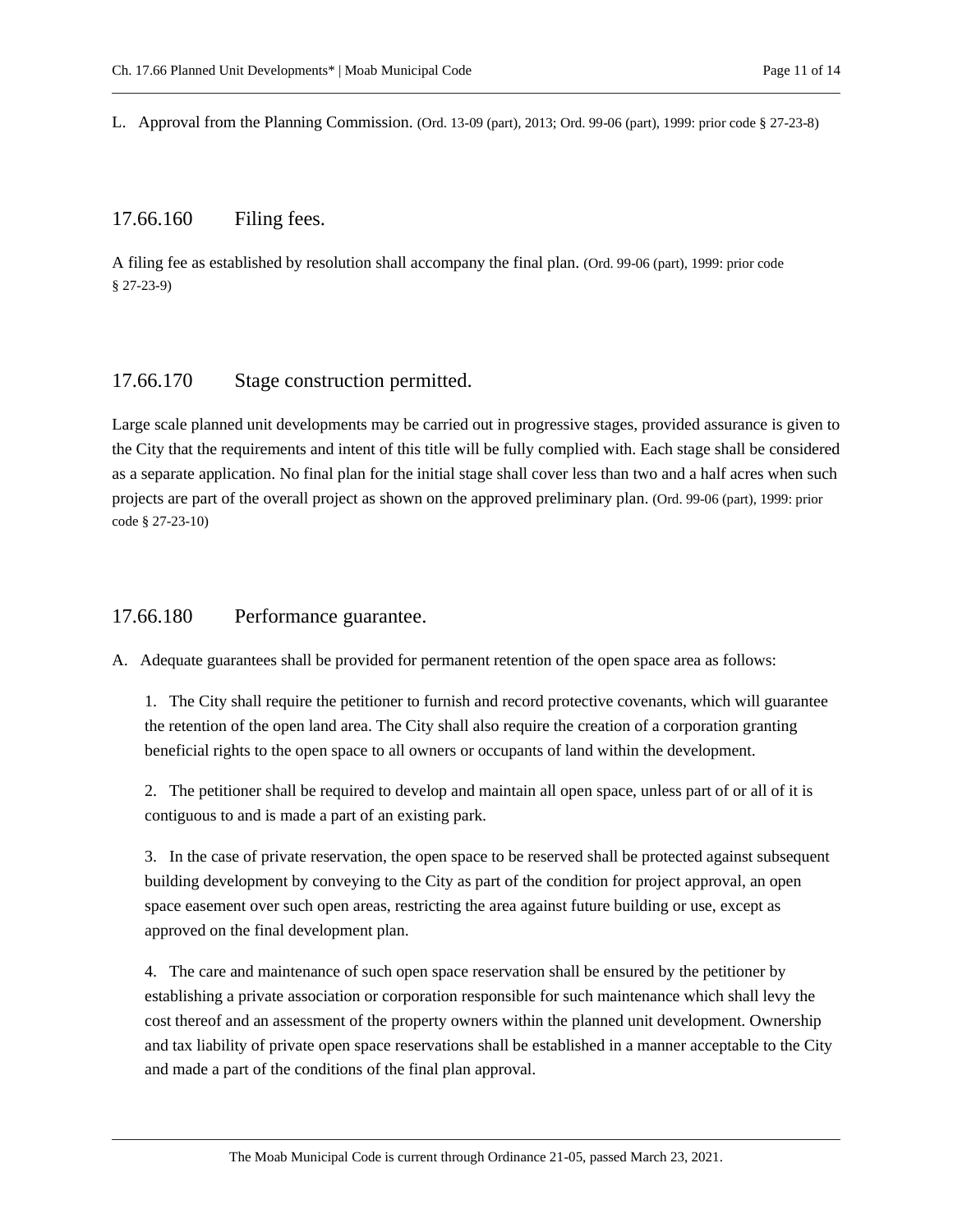B. The applicant (owner) of any planned unit development which is being developed as a condominium project under the provisions of the Condominium Ownership Act of Utah, or subsequent amendments thereto, shall, prior to the conveyance of any unit, submit to the Zoning Administrator a master deed consisting of a declaration of covenants, conditions and restrictions relating to the project, which shall become part of the final development plan and shall be recorded to run with the land. Such master deed shall include management policies which shall set forth the quality of maintenance that will be performed, and who is to be responsible for such maintenance within such condominium development. The document shall, as a minimum, contain the following:

1. The establishment of a private association or corporation responsible for all maintenance, which shall levy the cost thereof as an assessment to each unit owner within the condominium development;

2. The establishment of a management committee with provisions setting forth the number of persons constituting the committee, the method of selection and the powers and duties of such committee;

3. The method of calling a meeting of the members of the corporation or association, with the members thereof that will constitute a quorum authorized to transact business;

4. The method proposed for maintenance, repair and replacement of common areas and facilities, and distribution of costs therefor;

5. The manner of collection from unit owners for their share of common expenses, and the method of assessment;

6. Provisions as to percentage of votes by unit owners which shall be necessary to determine whether to rebuild, repair, restore or sell property in the event of damage or destruction of all or part of the project; and

7. The method by which the declaration may be amended. The declaration required herein, any amendment and any instrument affecting the property or any unit therein shall be approved by the Planning Commission and recorded with the City Recorder. Neither the declaration nor any amendment thereto shall be valid until approved and recorded. The declaration and amendments thereto shall be maintained as part of the final development plan for the planned unit development.

C. In order to ensure that the planned unit development will be constructed to completion in accordance with approved plans, the petitioner shall post a bond or mortgage or other valuable assurance acceptable to the City Council in the form of a surety bond, letter of credit, cash escrow, first deed of trust, or similar collateral in an amount equal to a percentage, as specified in the Master Fee Schedule, Chapte[r 3.50,](https://moab.municipal.codes/Code/3.50) of the estimated cost of all required landscaping, road improvements, pedestrian ways, curbs and gutters, hard-surfacing, water and sewer lines and domestic sewage disposal facilities and common facilities as shown on the final plat/plan. City staff shall verify the correct amount of the bond based upon review of the cost of the required improvements. The duration of the bond shall be equivalent to the time deadlines specified in the improvements agreement, which, in any case shall not exceed twenty-four months from the date of approval. Final determination of the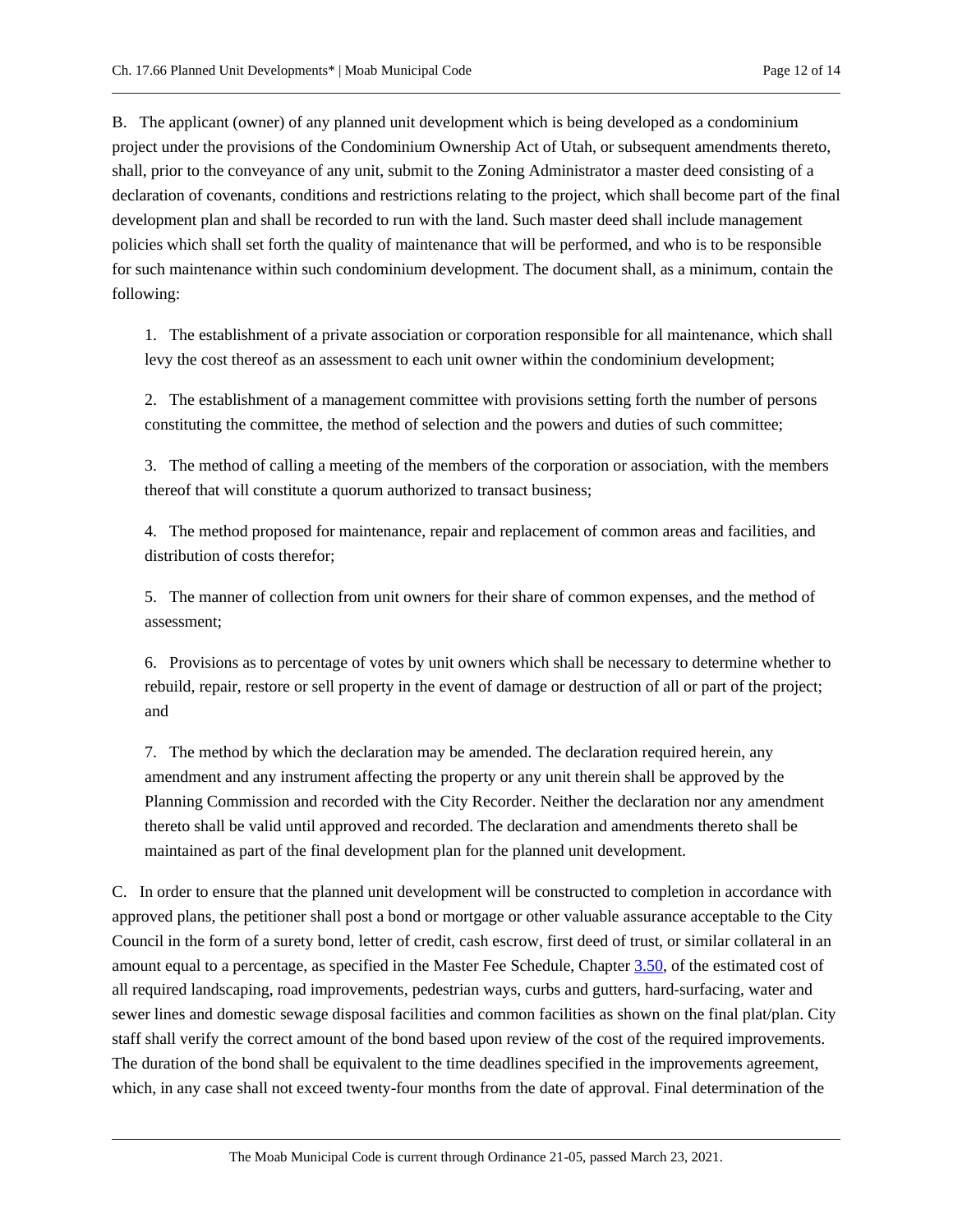amount of the bond or other assurance shall be made by the City Council. No building permit for any portion of a planned unit development shall be issued until the final plan thereof has been approved by the Planning Commission. Compliance with all material terms of the improvements agreement and the final plat/plan shall be a prerequisite to the developer obtaining a building permit for individual dwellings and/or a certificate of occupancy or zoning compliance. (Ord. 19-29 (part), 2019; Ord. 99-06 (part), 1999: prior code § 27-23-12)

## <span id="page-12-0"></span>17.66.190 Bond duration.

The duration of the bond or other assurance shall be for two years from the date of approval of the development by the legislative authority. An extension of time may be granted by the legislative authority upon application by the petitioners, provided such application is submitted at least sixty days prior to the expiration of the bond and provided the issuer of the bond is willing to extend the time of the assurance. (Ord. 99-06 (part), 1999: prior code § 27-23-13)

## <span id="page-12-1"></span>17.66.200 Default.

Developers who: (a) fail to timely complete required improvements; (b) fail to complete construction in a workmanlike manner; (c) allow mechanic's liens to attach to improvements; or (d) otherwise fail to comply with the improvements agreement shall be issued a notice of violation and informed of their default under the improvements agreement and guarantee. Each such developer shall be given a reasonable period of time, not to exceed thirty days, in which to cure any noncompliance with the improvements agreement. A developer contesting a notice of violation may request a hearing before the City Council by submitting a written request no later than ten days from the issuance of the notice of violation. Any action to forfeit the bond or collateral shall be stayed until completion of the hearing.

1. Default of any portion of the improvements agreement will result in the City recording an affidavit of lapse of improvements agreement. Thereafter, the developer shall be enjoined from any conveyance or transfer of platted lots, no further building permits will be issued, and a certificate of zoning compliance will not issue for any structures completed to that date. In addition, the City may, at its option, complete all or a portion of the remaining improvements required by the agreement or solicit bids for the completion of all such improvements. In such case the City shall be entitled to recover from the developer, the surety, and the holder of the collateral sufficient sums to cover all costs of construction, including incidental costs, and reasonable attorney fees.

2. Upon certification of completion by the Public Works Director and Zoning Administrator and acceptance of the improvements, free and clear of all liens and encumbrances, the City shall execute a written acceptance and release the bond or other collateral. Partial releases of collateral are authorized as improvements are